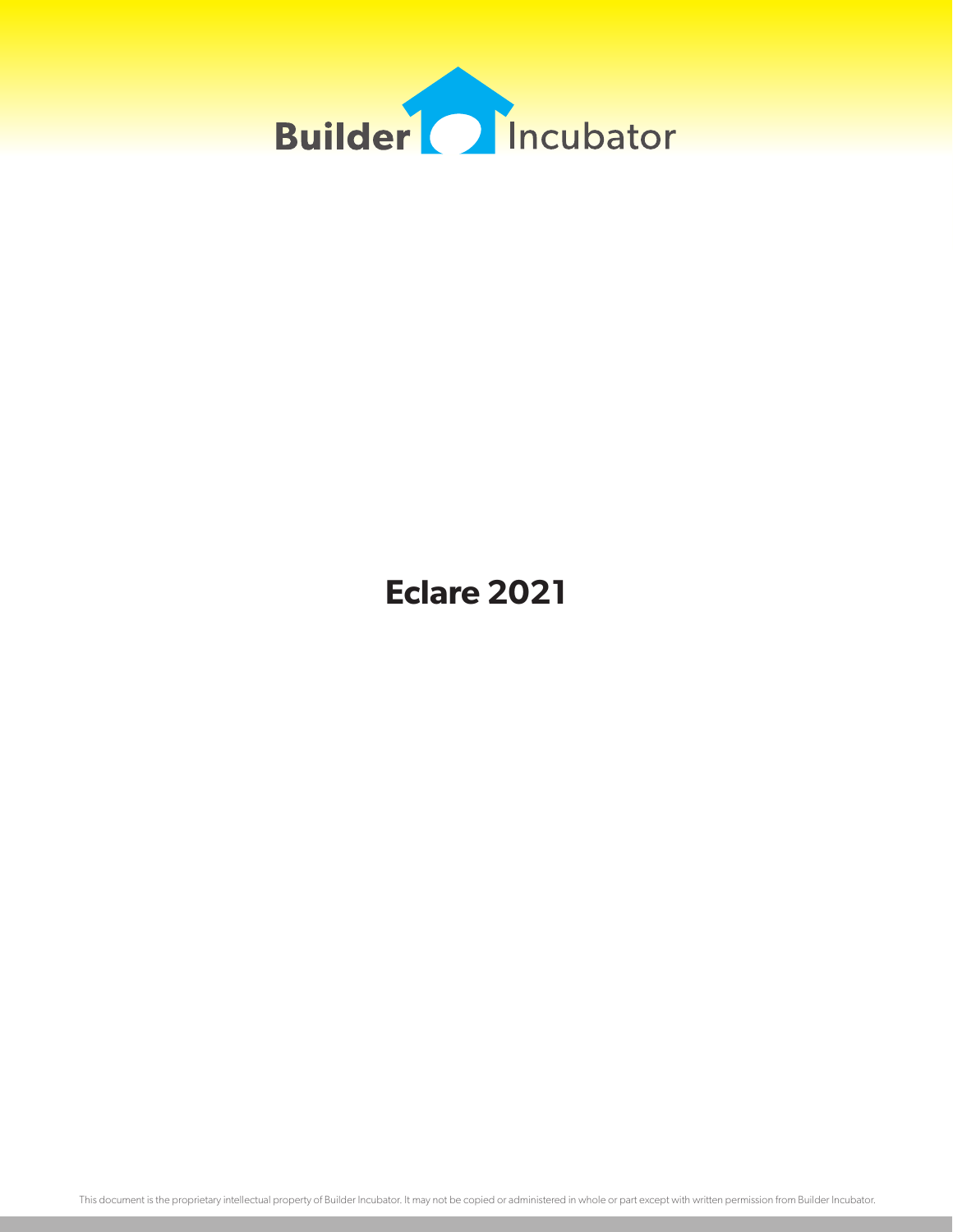

## Released Dec-2020 Release: Eclare 2021a Version: 2021.01.2012.011

#### **MAIL LIST added alpha sort**

Software Report: ECL-85

Added a sort column to the MAILPS – MAIL LIST

For builders making extensive use of the MAIL LIST having the List Name sorted based on List Name makes locating the correct email group much easier.

| <b>Email List</b> | ⊟                                            |
|-------------------|----------------------------------------------|
| <b>List Name</b>  | <b>Addresses</b>                             |
| <b>IABC</b>       | Mike@123.com                                 |
| !Bav              | email1@iscm.us,email2@iscm.ue,email3@iscm.ue |
| !charile          | email@iscm.us                                |
| !PSC&Son          | Email1@test.com,Email2@test.com              |
| !wan              | email@iscm.us                                |
| !wen              | email1@iscm.us                               |
| !zed              | emai@iscm.us                                 |
| Change            | <b>Delete</b>                                |
| Insert            | <b>Close</b>                                 |

## **Bug Fix – SEARCH box in Takeoff window**

Software Report: ECL-79

Fixed the SEARCH box when accessed from the job Takeoff window.

|                     | O Update Detail (Takeoff: 2 - General Requirements) |                                   |             |                   | Ref.<br>$\Sigma$<br>$\qquad \qquad \Box$<br>123456789 123<br>$\qquad \qquad \blacksquare$              | P0 #<br><b>RC</b> Option<br>n<br>0 |
|---------------------|-----------------------------------------------------|-----------------------------------|-------------|-------------------|--------------------------------------------------------------------------------------------------------|------------------------------------|
| Item #:             | 01.20030                                            | <b>Driveway Permit Fee</b>        |             |                   |                                                                                                        | Ō<br>n                             |
| Quantity:           | 1.00                                                | Master Item List (non-Assemblies) |             |                   |                                                                                                        | $-x$<br>$\Box$<br>$\Box$           |
| <b>Revised Qty:</b> |                                                     | Quick Index:                      |             |                   | $\checkmark$                                                                                           | <b>Show Deleted</b>                |
| Reference:          |                                                     | Number Description                |             |                   |                                                                                                        |                                    |
| PO Pack:            | 0<br>$\overline{\phantom{a}}$                       | <b>Item Number</b><br>01.20030    | Type<br>Е   | Unit<br>EA        | Description<br><b>Driveway Permit Fee</b>                                                              | $\lambda$                          |
| <b>Reason Code:</b> |                                                     | 01.30000<br>01.30001              | п           | <b>HDR</b><br>UP1 | *** IMPACT FEES ***<br><b>Impact Fees</b>                                                              |                                    |
| <b>Cost Code:</b>   | $\overline{\phantom{a}}$                            | 01.30002<br>01.30005<br>01.30006  |             | UP1<br>EA<br>EA   | Impact Fees-Water/Septic<br>Impact Fees - per Unit<br>Impact Fees Water/Septic - per Unit              |                                    |
| Option #:           | Ref                                                 | 01.30010<br>01.30020              | F<br>F      | EA<br>EA          | <b>Impact Fees-Roads/Transportation 2 Bedroom</b><br><b>Impact Fees-Roads/Transportation 3 Bedroom</b> |                                    |
| Ext. Option:        |                                                     | 01.30030<br>01.30040              | F<br>F      | EA<br>EA          | <b>Impact Fees-Roads/Transportation 4 Bedroom</b><br><b>Impact Fees-Schools 2 Bedroom</b>              |                                    |
| Notes:              |                                                     | 01.30050<br>01.30060<br>01.40000  | F<br>F<br>Е | EA<br>EA<br>HDR   | <b>Impact Fees-Schools 3 Bedroom</b><br><b>Impact Fees-Schools 4 Bedroom</b><br>*** SURVEY ***         | $\checkmark$                       |
|                     |                                                     | Item #:                           |             |                   |                                                                                                        |                                    |
|                     | <b>OK</b>                                           | Search                            |             |                   |                                                                                                        | Close<br>Select                    |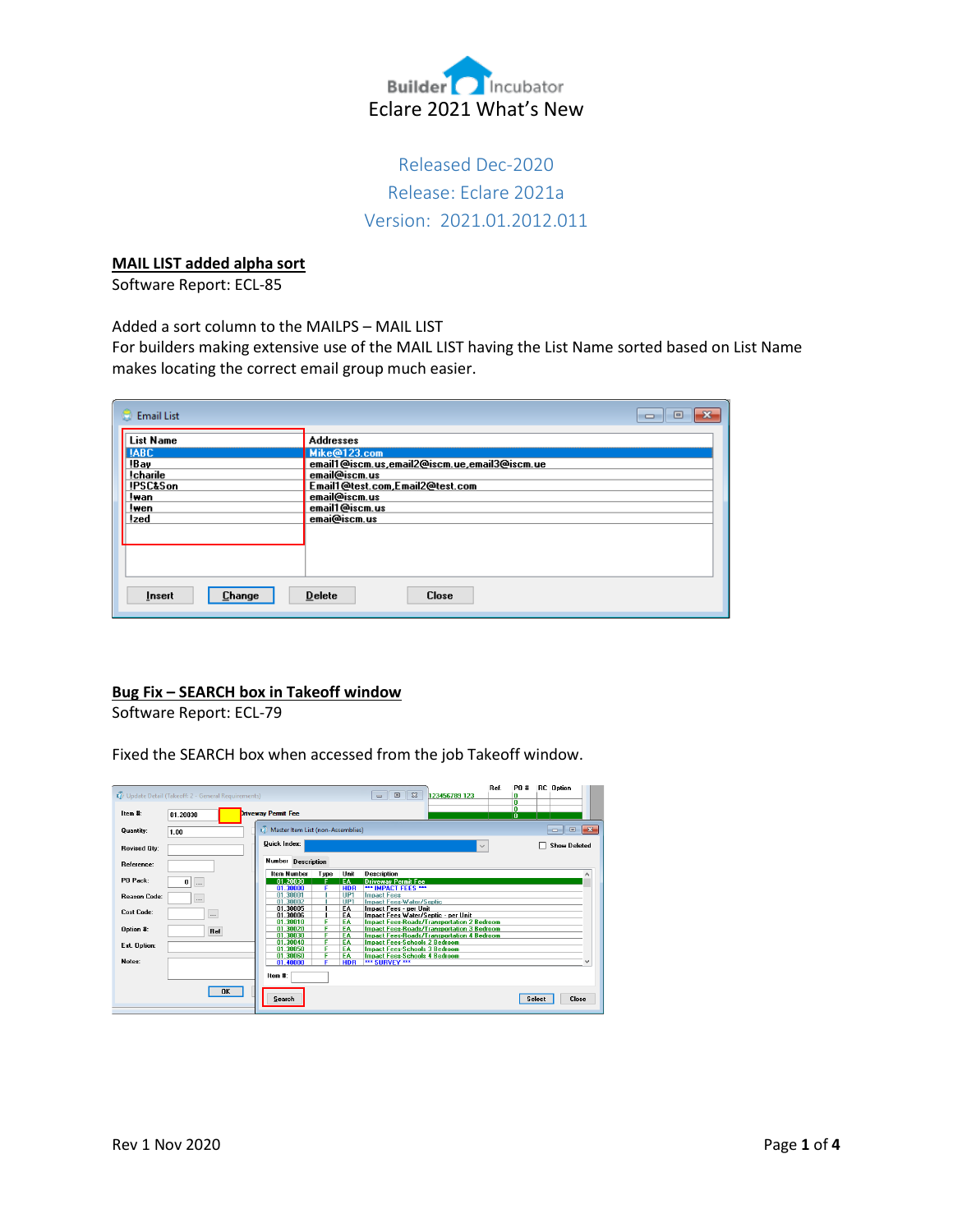

## **Expanded the column width job price window**

Software Report: ECL-78

Increased the width of characters presented in the Job Pricing screen to better show the full ITEM description.

## Before change

|               | Job Priced: 02/14/20 |                                                                       | $C$ lose             |                   |          |
|---------------|----------------------|-----------------------------------------------------------------------|----------------------|-------------------|----------|
|               |                      | Group Item Exception by Group Exception by Item Minimum Qty Exception |                      |                   |          |
| Group         | Item                 | <b>Description</b>                                                    | Order Qty Unit       | Price Vendor      | $\Delta$ |
| <b>APPLIN</b> |                      | 14.00221 Range - Electric - GE 30" - Blac                             | $-2.00$ EA           | 734.8500 APPL01   |          |
| APPLIN        |                      | 14.00222 Range - Electric - GE 30" - Whit                             | $1.00$ <sub>EA</sub> | 1.099.4000 APPL01 |          |
| <b>APPLIN</b> | 14,00223             | Range - Electric - GE 30" - Stai                                      | $1.00$ <sub>EA</sub> | 1,405.3000 APPL01 |          |
| <b>APPLIN</b> | 14.00231             | Range - Gas - GE 30" - Black ::                                       | $1.00$ <sub>EA</sub> | 828,0000 APPL01   |          |
| <b>APPLIN</b> | 14,00321             | Disposer - 1/3 HP                                                     | $-2.00$ EA           | 155.2500 APPL01   |          |
| <b>APPLIN</b> | 14,00322             | Disposer - 1/2 HP                                                     | $2.00$ <sub>EA</sub> | 193.2000 APPL01   |          |
| <b>APPLIN</b> | 14,00323             | Disposer - 1 HP                                                       | 1.00 EA              | 243.8000 APPL01   |          |
| <b>APPLIN</b> | 14,00421             | Microwave - GE 1.7 Cu. Ft. Black                                      | $-2.00$ EA           | 425.5000 APPL01   |          |
| <b>APPLIN</b> | 14,00422             | Microwave - GE 1.7 Cu. Ft. White                                      | $2.00$ <sub>EA</sub> | 570.4000 APPL01   |          |
| <b>APPLIN</b> | 14,00423             | Microwave - GE 1.7 Cu. Ft. Stain                                      | $1.00$ EA            | 607.2000 APPL01   |          |
| <b>APPLIN</b> | 14,00521             | Refrigerator - GE 25.9 Cu. Ft. B                                      | $1.00$ <sub>EA</sub> | 1.390.3500 APPL01 |          |
| <b>APPLIN</b> | 14.00522             | Refrigerator - GE 25.9 Cu. Ft. W                                      | 1.00 EA              | 1.879.1000 APPL01 |          |
| <b>APPLIN</b> | 14,00523             | Refrigerator - GE 25.9 Cu. Ft. S                                      | $1.00$ <sub>EA</sub> | 2,198.8000 APPL01 |          |
| <b>APPLIN</b> | 14,00621             | Dishwasher - GE - Profile - Blac                                      | $-1.00$ EA           | 625.6000 APPL01   |          |
| <b>APPLIN</b> | 14,00622             | Dishwasher - GE - Profile - Whit                                      | $1.00$ EA            | 824.5500 APPL01   |          |
| <b>APPLIN</b> | 14,00623             | Dishwasher - GE - Profile - Stai                                      | $1.00$ EA            | 1,016.6000 APPL01 |          |

## After change

|               | (2) Job Pricing (Smith, Bobby) |                                                                       |       |                       | — 19             |
|---------------|--------------------------------|-----------------------------------------------------------------------|-------|-----------------------|------------------|
|               | Job Priced: 02/14/20           |                                                                       | Close |                       |                  |
|               |                                | Group Item Exception by Group Exception by Item Minimum Oty Exception |       |                       |                  |
| Group         | Item                           | <b>Description</b>                                                    |       | Order Qty Unit        | Price $V \wedge$ |
| <b>APPLIN</b> | 14.00221                       | Range - Electric - GE 30" - Black :: Free Standing JB630DFBB          |       | $-2.00EA$             | 734.8500 A       |
| <b>APPLIN</b> | 14.00222                       | Range - Electric - GE 30" - White :: Free Standing JB630DFWW          |       | $1.00$ <sub>EA</sub>  | 1,099,4000A      |
| <b>APPLIN</b> | 14.00223                       | Range - Electric - GE 30" - Stainless Steel :: Free Standing          |       | $1.00$ <sub>EA</sub>  | 1,405,3000 A     |
| <b>APPLIN</b> | 14.00231                       | Range - Gas - GE 30" - Black :: Free Standing GJB630DFBB              |       | $1.00$ <sub>EA</sub>  | 828,0000 A       |
| <b>APPLIN</b> | 14.00321                       | Disposer - 1/3 HP                                                     |       | $-2.00$ <sub>EA</sub> | 155.2500 A       |
| <b>APPLIN</b> | 14.00322                       | Disposer - 1/2 HP                                                     |       | 2.00EA                | 193.2000 A       |
| <b>APPLIN</b> | 14.00323                       | Disposer - 1 HP                                                       |       | 1.00 <sub>E</sub> A   | 243,8000 A       |
| <b>APPLIN</b> | 14.00421                       | Microwave - GE 1.7 Cu. Ft. Black :: Over the range JVM6175DF          |       | $-2.00$ <sub>EA</sub> | 425.5000 A       |
| <b>APPLIN</b> | 14.00422                       | Microwave - GE 1.7 Cu. Ft. White :: Over the range JVM6175DF          |       | $2.00$ <sub>EA</sub>  | 570.4000A        |
| <b>APPLIN</b> | 14,00423                       | Microwave - GE 1.7 Cu. Ft. Stainless Steel :: Over the range          |       | $1.00$ EA             | 607.2000 A       |
| <b>APPLIN</b> | 14.00521                       | Refrigerator - GE 25.9 Cu. Ft. Black :: Side by Side PSE26KG          |       | $1.00$ EA             | 1,390.3500 A     |
| <b>APPLIN</b> | 14.00522                       | Refrigerator - GE 25.9 Cu. Ft. White :: Side by Side PSE26KG          |       | $1.00$ <sub>EA</sub>  | 1,879.1000 A     |
| <b>APPLIN</b> | 14.00523                       | Refrigerator - GE 25.9 Cu. Ft. Stainless Steel :: Side by Si          |       | $1.00$ EA             | 2,198.8000 A     |
| <b>APPLIN</b> | 14,00621                       | Dishwasher - GE - Profile - Black :: PDT760SSFBB                      |       | $-1.00$ EA            | 625,6000 A       |
| <b>APPLIN</b> | 14,00622                       | Dishwasher - GE - Profile - White :: PDT760SSFWW                      |       | $1.00$ <sub>EA</sub>  | 824.5500 A       |
| <b>APPLIN</b> | 14,00623                       | Dishwasher - GE - Profile - Stainless Steel :: PDT760SSFSS            |       | $1.00$ <sub>EA</sub>  | 1,016.6000A      |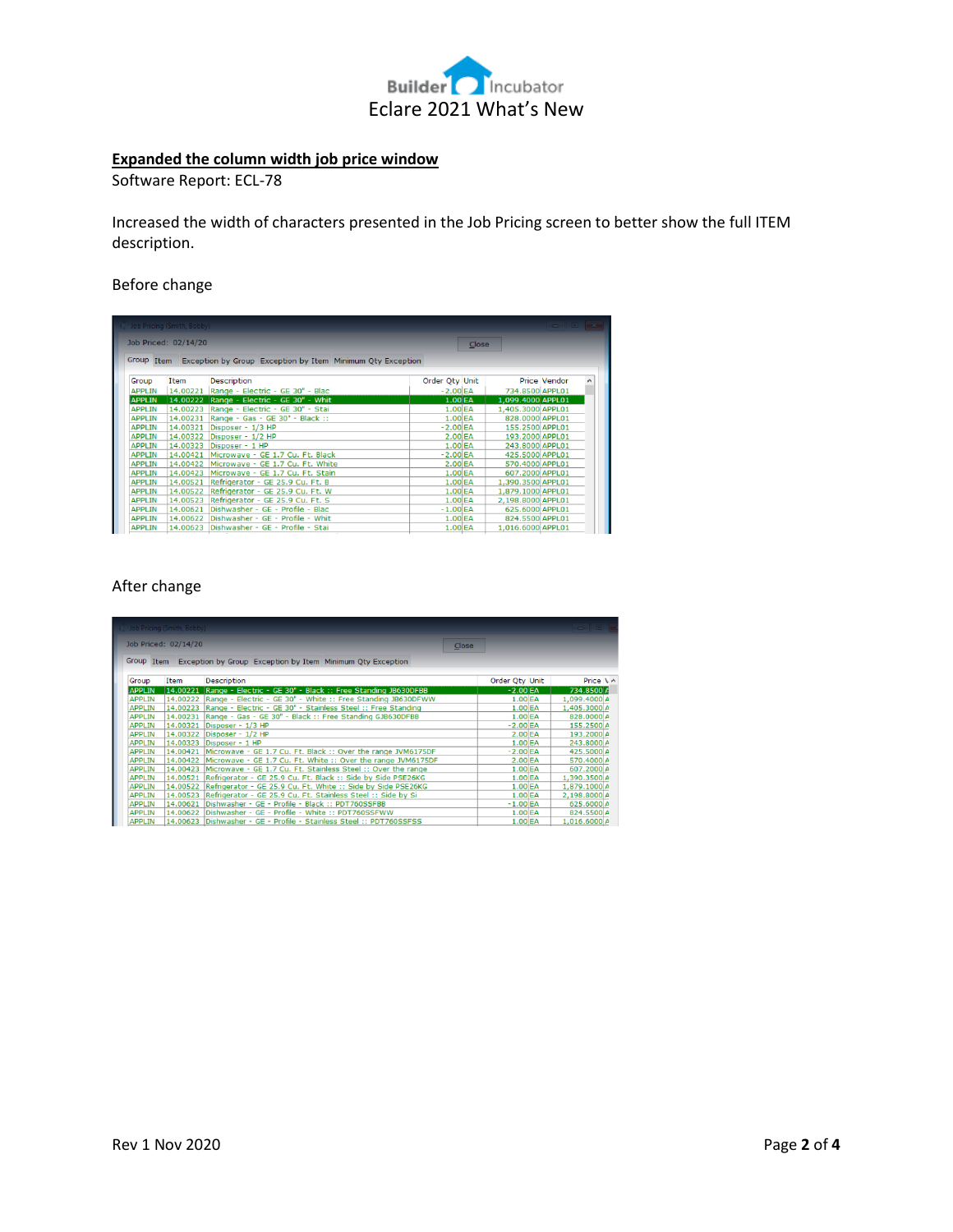

## **Allow resizing of the Exchange window**

Software Report: ECL-73

Allow resizing of the Job Exchange window to better display the PO Package section.

| Exchange: Send Job to Accounting |                              |                                                                            | $\mathbf{x}$<br>-- e           |
|----------------------------------|------------------------------|----------------------------------------------------------------------------|--------------------------------|
|                                  |                              | Current Job: ASG100 - Smith, Jonny                                         |                                |
|                                  |                              |                                                                            | $\triangledown$ Send to Gemini |
| □ Include Waste                  |                              | Update Original Budget                                                     |                                |
|                                  |                              | Finforce Vendor Order Requirements   Include POs                           |                                |
| <b>Update Prelimenary Budget</b> |                              | Include C/Os                                                               |                                |
|                                  |                              |                                                                            |                                |
|                                  |                              | PO's to Send (note: not all may exist in this job - C/Os will be excluded) |                                |
|                                  |                              | X PO Pack # Sent Description                                               |                                |
| 20                               |                              | <b>S</b> Early Release Purchase Orders                                     |                                |
| 40                               | $\overline{\mathbf{s}}$      | Lot Clearing                                                               |                                |
| 55                               | s                            | <b>Survey Plot-Plan</b>                                                    |                                |
| 60                               | s<br>s                       | <b>Survey-Stake Out</b>                                                    |                                |
| 70<br>80                         | $\overline{\mathbf{s}}$      | <b>Soil/Compaction Testing</b><br><b>Erosion Control/Silt Fence</b>        |                                |
| 90                               | s                            | <b>Deliver Lot FIII</b>                                                    |                                |
| 100                              |                              | Lot Fill                                                                   |                                |
| 105                              | s                            | Knockdown Lot Fill                                                         |                                |
| 110                              | $\overline{\mathbf{s}}$      | <b>Grading Rough</b>                                                       |                                |
| 120                              | s                            | <b>Survey-Formboard</b>                                                    |                                |
| 140                              | $\overline{\mathbf{s}}$      | <b>Deliver Portable Toilets</b>                                            |                                |
| 160                              | s                            | <b>Electrical Temp Pole</b>                                                |                                |
| 180                              | $\overline{\mathbf{s}}$      | <b>Plumbing Rough In</b>                                                   |                                |
| 190<br>200                       | s<br>$\overline{\mathbf{s}}$ | <b>Electrical Underslab</b><br><b>Footer Material</b>                      |                                |
| 210                              | s                            | <b>Footer Concrete</b>                                                     |                                |
| 220                              | s                            | <b>Footer Labor</b>                                                        |                                |
| 240                              |                              | <b>Stemwall Material</b>                                                   |                                |
| 260                              |                              | <b>Stemwall Labor</b>                                                      |                                |
| 280                              | s                            | <b>Soil Treatment</b>                                                      |                                |
| 300                              | s                            | <b>Slab Material</b>                                                       |                                |
| 310<br>320                       | s<br>s                       | Slab Prep Labor                                                            |                                |
| 340                              | s                            | Slab Labor<br><b>Slab Concrete</b>                                         |                                |
| 345                              | s                            | <b>Driveway Prep/Form Labor</b>                                            |                                |
| 346                              | s                            | <b>Driveway Labor</b>                                                      |                                |
| 347                              | $\overline{\mathbf{s}}$      | <b>Driveway Material</b>                                                   |                                |
|                                  |                              |                                                                            |                                |
| <b>Mark</b>                      |                              | <b>UnMark</b><br><b>Mark All</b><br><b>Clear All</b>                       |                                |
|                                  |                              |                                                                            |                                |
| Lower C/O #:                     |                              | Upper C/O #:                                                               |                                |
|                                  |                              |                                                                            |                                |
| <b>Send to PSClient</b>          |                              |                                                                            | <b>Send to PSClient</b>        |
|                                  |                              |                                                                            |                                |
| Err Product Group                |                              | Vendor                                                                     |                                |
| <b>APPLIN</b>                    |                              | APPL01                                                                     |                                |
| ARCHFE                           |                              | ABLE01<br>Delete                                                           | <b>OK</b>                      |
| <b>BTHCAB</b>                    |                              | CABI01                                                                     |                                |
| CABNET                           |                              | CABI01                                                                     |                                |
| CARPET<br><b>CBRTOP</b>          |                              | CARP01<br>Refresh<br>CORV01                                                | Cancel                         |
| CKNTOP                           |                              | COBV01                                                                     |                                |
|                                  |                              |                                                                            |                                |

## **Item NOTES column to be selected to display**

Software Report: ECL-66

The Item NOTES column can now be selected to display in the takeoff window. Notes will appear at the far right and be truncated appropriately based on the column width.

| Job Takeoffs (Smith, Bobby) |                            |               |           |                      |                  |                                         | $\Box$ $\mathbf{x}$<br>$\qquad \qquad \Box$ |  |  |  |
|-----------------------------|----------------------------|---------------|-----------|----------------------|------------------|-----------------------------------------|---------------------------------------------|--|--|--|
| Takeoff #:<br>0.0<br>Insert | Change                     | <b>Delete</b> | $2$ ump   | Load                 | Set Criteria     | Duplicate<br>M/U Set                    |                                             |  |  |  |
| <b>Takeoffs</b>             |                            |               |           |                      |                  |                                         | $\boxdot$ Show Alt.                         |  |  |  |
| T/O<br>Description          | Assembly<br>٨              | Item $#$      | Type Ref. | <b>Unit</b>          | Quantity         | Rev. Qty Notes                          |                                             |  |  |  |
| $1$ Lot                     |                            | 01.00010      | F.        | UP <sub>1</sub>      | 50,000.00        | $0.00$ This is a note for item 01.00010 |                                             |  |  |  |
| 2 General Requirements      |                            |               |           |                      |                  |                                         |                                             |  |  |  |
| 3 Survey                    |                            |               |           |                      |                  |                                         |                                             |  |  |  |
| 4 Site Work & Grading       |                            |               |           |                      |                  |                                         |                                             |  |  |  |
| 5 Footer                    |                            |               |           |                      |                  |                                         |                                             |  |  |  |
| 6 Stemwall                  |                            |               |           |                      |                  |                                         |                                             |  |  |  |
| 7 Termite/Pest Control      |                            |               |           |                      |                  |                                         |                                             |  |  |  |
| 8 Slab                      |                            |               |           |                      |                  |                                         |                                             |  |  |  |
| 9 Driveway                  |                            |               |           |                      |                  |                                         |                                             |  |  |  |
| 10 Masonry/Block            |                            |               |           |                      |                  |                                         |                                             |  |  |  |
| 11 Plumbing                 |                            |               |           |                      |                  |                                         |                                             |  |  |  |
| $\leq$                      | $\checkmark$<br>$>$ $\vee$ |               |           |                      |                  |                                         |                                             |  |  |  |
|                             | <b>Takeoff Detail</b>      |               |           |                      |                  |                                         |                                             |  |  |  |
|                             |                            |               |           |                      |                  |                                         |                                             |  |  |  |
|                             | Detail                     | Tag Items     |           | $\blacktriangledown$ | <b>Auto Sort</b> | Edit<br>Status<br>M/U Copy              | Close<br><b>Delete</b>                      |  |  |  |
|                             |                            |               |           |                      |                  |                                         |                                             |  |  |  |